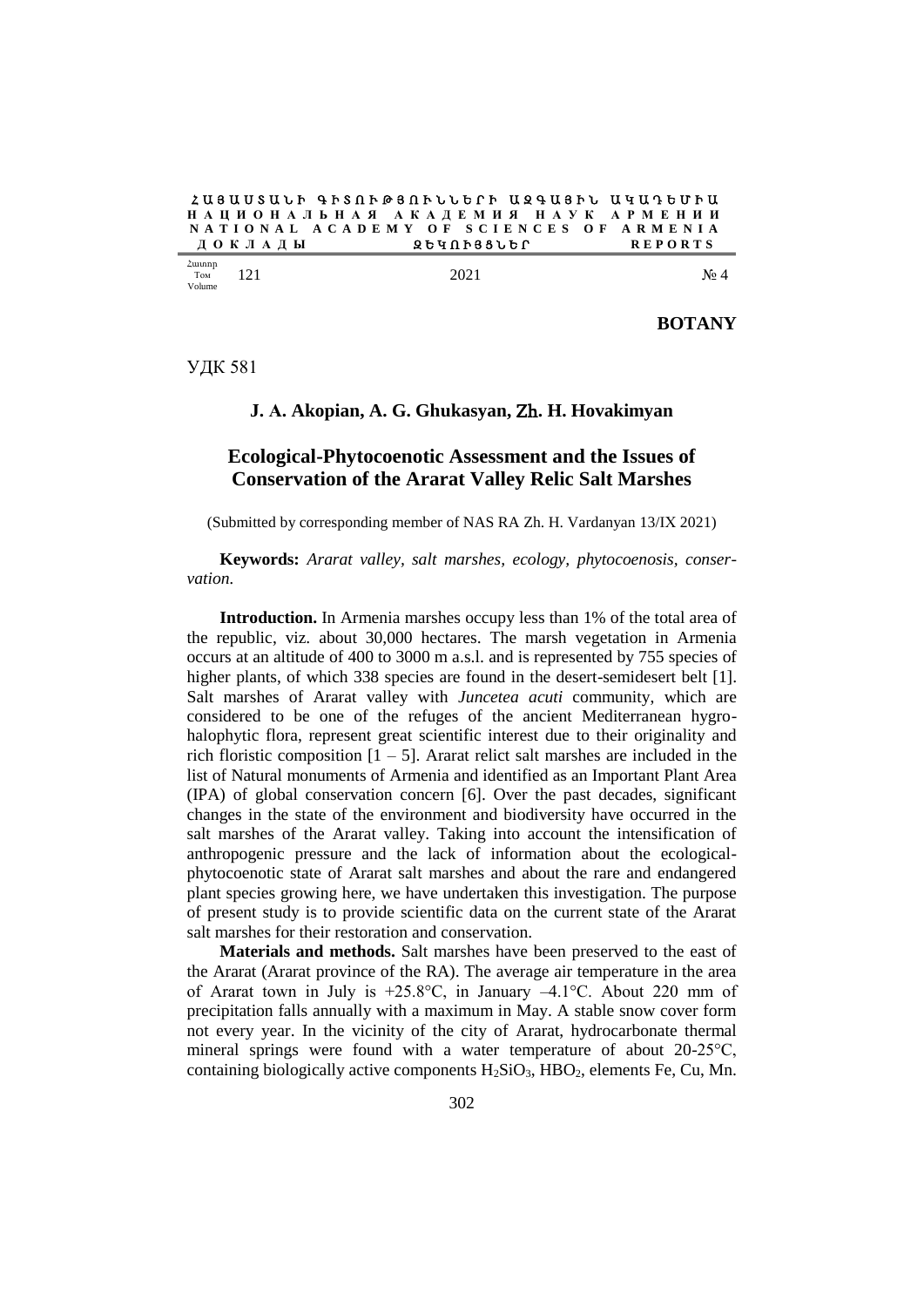Near the territory of the Natural monument "Salt Marshes" there is a mineral spring "Ttu-Dzhur". The territory of the salt marshes is located at an altitude of 792–822.5 m a.s.l., it is flat, with small micro-depressions. Monitoring of the hydrogeological state of the habitat revealed that the soils here are sulfatealkaline with a pH of 7.6-8.0, the salt content in the soil is about 0.2%, in the water is about 0.3% [5]. A low rise of water by 10-15 cm above the soil level is noted in spring on small fragments of about  $15{\text -}25$  m<sup>2</sup>. In the 70-80s of the last century Ararat salt marshes with *Juncetea acuti* community occupied an area about 150 hectares [4]. Current remaining area is about 87.98 hectares (Fig. 1), of which space close to the salt marshes natural condition occupier about 52.75 ha [5]. To carry out monitoring of Ararat salt marshes expeditions were made to Ararat province of Armenia in 2016-2021. Field works were done utilizing methods of unified system of environmental monitoring [7], bio-ecological [8] and phenological methods [9].



Fig. 1. Salt marshes near Ararat town. The total area of salt marshes (doted shape) is 87.98 ha (8.19 ha small and 79.79 ha large shape) [5].

Wells of different depths (30, 40, 60 cm) were drilled for the level of ground water determination. The botanical inventory of the salt marshes was carried out using the method of taxonomic analysis. Plants species abundance in the phytocoenosis was determined using the method of visual estimation according to the scale of O. Drude [10]. For mapping GPS has been used, from which received coordinates further imported to GIS inside ArcGIS 10.1 [11] program. Morphological features of plant samples will be studied using an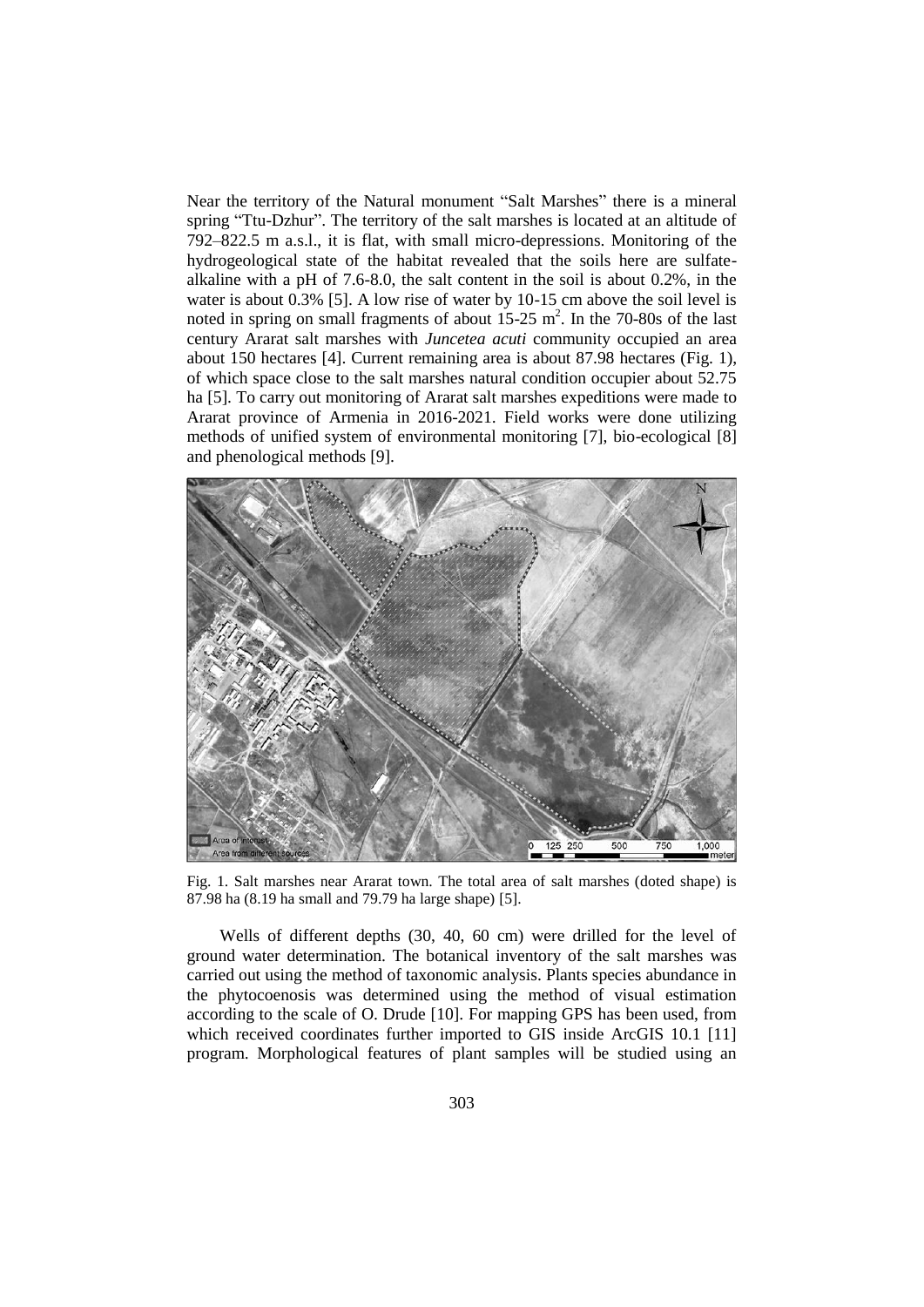MBC-9 stereo microscope. Plants and habitats will be photographed with Nikon D3400 digital camera.

**Results and discussion.** Ararat salt marshes are a rich habitat with a great plant diversity often with a close herbaceous cover. The main edificator and the dominant species of Ararat salt marshes with a high frequency of occurrence and abundance is *Juncus acutus* L. The species forms a kind of habitat's microrelief, consisting of tussocks 80-120 cm in diameter, up to 30 cm high, located at a distance of 100-200 cm from each other, and inter-tussocks spaces with small depressions. Tussocks consist of accumulations of old, dry parts of rhizomes, roots and stems of *Juncus*, as well as the remains of some other plants, which eventually become covered with soil. The tussocks of *J. acutus* are consider as "minimal phytogenic fields" or "edapho-spheres" [4, 12], on which many other plant species settle. According to our observations, on the tussocks of *J. acutus* grow annual, biennial and perennial plants, belonging to the main components of the community: *Microcnemum coralloides* (Loscos et Pardo) Font Quer ssp. *anatolicum* Wagenitz, *Lysimachia maritima* (L.) Galasso, Banfi & Soldano, *Falcaria falcarioides* (Bornm. et H. Wolff) H. Wolff.*, Linum barsegianii* Gabr. et Dittr*., Thesium compressum* Boiss. & Heldr.*, Suaeda altissima* Pall.*, S. salsa* (L.) Pall.*, Cynodon dactilon* (L.) Pers.*, Thymelaea passerina* (L.) Coss. & Germ. *, Geranium collinum* Steph. ex Willd. and some others.

Besides *J. acutus* the most widespread, background plants on the salt marshes are such species as *Gypsophila perfoliata* L., *Thymelaea passerina* (L.) Coss. et. Germ., *Elytrigia obtusiflora* (DC.) Tzvelev, *Elytrigia repens* (L.) Nevski, *Cynanchum acutum* L., *Cynodon dactylon* (L.) Pers., *Aeluropus littoralis* (Gouan) Parl., *A. pungens* (M. Bieb.) K. Koch, *Alhagi pseudalhagi* (M. Bieb.) Desf. ex B. Keller & Shap. The predominance of listed plant species indicates the ongoing processes of dehumidification of the habitat.

One of the most common species on studied territory is *Cynodon dactylon*. This perennial plant with elongated rhizomes forms an almost closed coverage (80-100%) in many places and occupies large areas of habitat. *C. dactylon* is a natural component of the community, but its expansion leads to clogging of the phytocoenosis and can be considered as a biological threat factor. Camel thorn *Alhagi pseudalhagi*, which does not belong to the natural elements of the *Juncetea acuti* community, also actively grows due to drainage and changes in the level of groundwater in salt marshes. For comparison, in the period from 1973 to 1980, its occurrence on salt marshes was 10% [4]. Currently, camel thorn occupies entire areas, being a factor of expansion and threat to this ecosystem. *A. pseudalhagi* is distinguished by its adaptability to changing environmental conditions, high population density, which excludes the penetration of native plant species into fragments of its habitat.

The relatively common components of the phytocenosis are such species as *Althaea officinalis* L., *Calamagrostis epigejos* (L.) Roth, *C. pseudophragmites* (Haller f.) Koeler, *Carex pachystylis* J. Gay, *Centaurium pulchellum* (Sw.) Druce, *Bassia hyssopifolia* (Pall.) Kuntze, *Cirsium alatum* (S. G. Gmel.)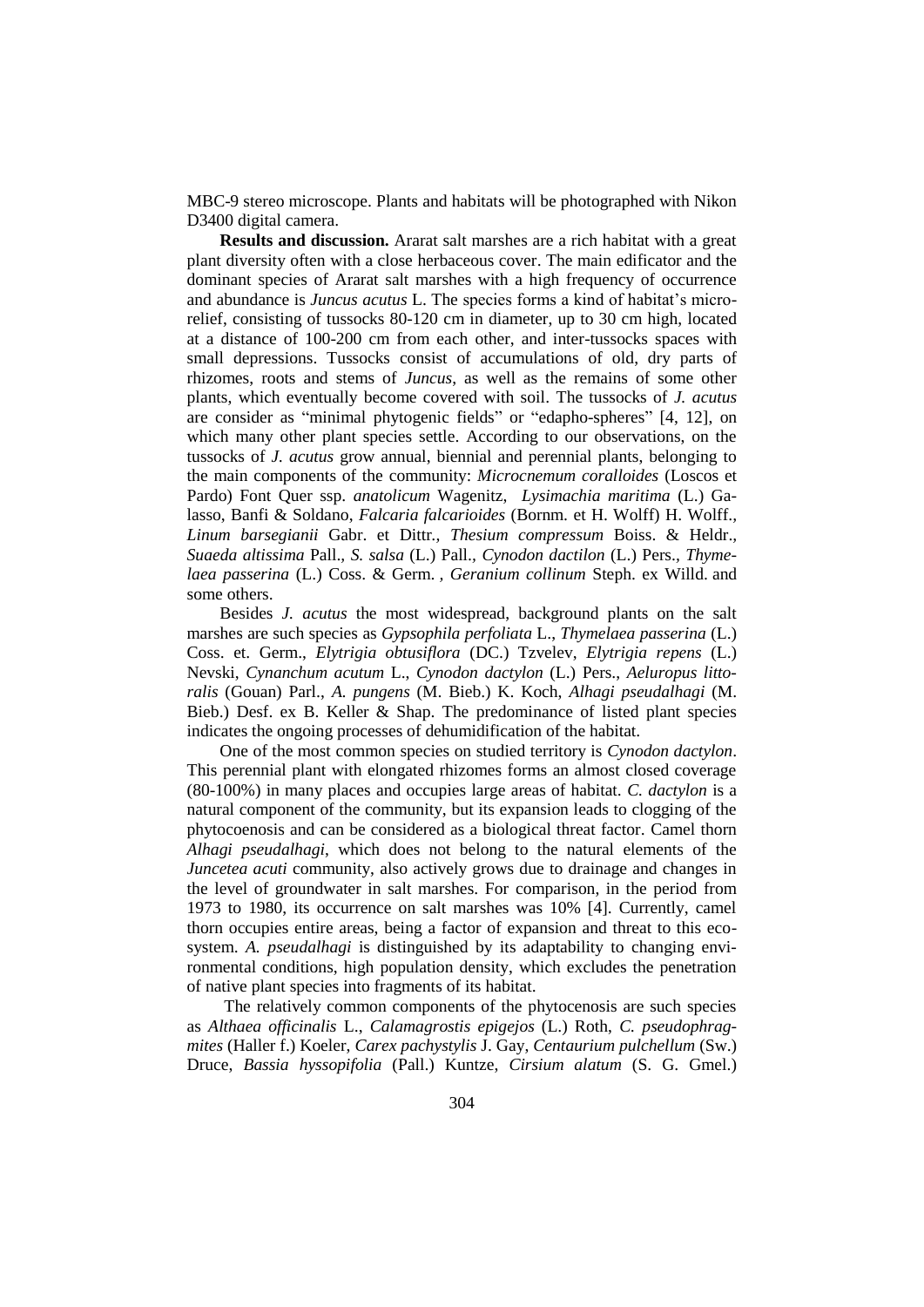Bobrov, *Frankenia hirsuta* L., *Geranium collinum* Stephan ex Willd., *Inula aucheriana* DC., *Iris musulmanica* Fomin, *Linum barsegianii* Gabr. et Dittr., *Lotus tenuis* Waldst. & Kit., *Falcaria falcarioides* (Bornm. et H. Wolff) H. Wolff, *Lysimachia maritima* (L.) Galasso, Banfi & Soldano (= *Glaux maritima* L.), *Merendera sobolifera* C.A Mey., *Microcnemum coralloides* (Loscos et Pardo) Font Quer ssp. *anatolicum* Wagenitz, *Petrosimonia brachiata* (Pall.) Bunge, *Plantago lanceolata* L., *P. major* L., *P. tenuiflora* Waldst. & Kit., *Puccinella gigantea* (Grossh.) Grossh., *P. distans*, *Pulicaria vulgaris* Gaertn., *Scorzonera parviflora* Jacq., *Suaeda altissima* Pall., *S. heterophylla* Bunge ex Boiss., *S. salsa* (L.) Pall., *Sphaerophysa salsula* (Pall.) DC., *Teucrium scordiodes* Schreb and some others.

The vascular plants in the *Juncetea acuti* community are represented by three life forms: annuals, perennials and shrubs. Leading role in the vegetation cover belongs to perennial herbs, while other life forms are much less. Shrubs are represented by single specimens of *Tamarix ramosissima* Ledeb. When analyzing the taxonomic composition of the habitat's flora, the predominance of Poaceae family representatives is revealed: 37 species from 20 genera of the Poaceae family were found [13]. Other common plant families (Apiaceae, Asteraceae, Caryophylaceae, Chenopodiaceae, Fabaceae, Frankeniaceae, Geraniaceae, Iridaceae, Juncaceae, Lamiaceae, Linaceae, Malvaceae, Onograceaе, Orchidaceae) include from 1 to 9 species. The species composition of the Cyperaceae family is now significantly depleted. Occasionally such species as *Bolboschoenus maritimus* (L.) Palla, *Scirpoides holoschoenus* (L.) Soják, *Holoschoenus vulgari*s Link, *Schoenus nigricans* L., *Acorellus pannonicus* (Jacq.) Palla, *Carex diluta* M. Bieb., *Carex pachystylis* J. Gay are met. The Chenopodiaceae species *Salicornia perennas* Willd. and *Salsola soda* L., and such marsh flora species as *Triglochin maritima* L., *T. palustris* L. (Juncaginaceae), *Alisma lanceolata* With. (Alismataceae), *Butomus umbellatus* L. (Butomaceae) are not found.

Edificators and the main components of the community are distributed over 4 layers – from the upper to the lower layer. In some areas, the vegetation is represented only by the lower layer to 5-15(20) cm in height, with the participation of some soil cover plants species such as *Aeluropus littoralis*, *A. pungens*, *Cynodon dactylon,* and by *Microcnemum coralloides* ssp. *anatolicum*, *Petrosimonia brachiata*, *Frankenia hirsuta*, *Crypsis acuteata, Linum barsegianii*. Sometimes creeping form of *Phragmites australis* is noted. In wet areas in the lower layer of vegetation, *Lysimachia maritimа, Merendera sobolifera* and *Carex pachystylis* J. Gayare are distributed. *Acorellus pannonicus*  (Jacq.) Palla is met on some strongly moistened small fragments. The second layer (50-80 cm) is represented by *Cirsium alatum, Inula aucheriana, Thymelaea passerina, Falcaria falcarioides, Gypsophila perfoliata, Lythrum salicaria, Suaeda altissima, S. heterophylla, S. salsa, Bassia hyssopipholia, Teucrium scordioides* and others. In the third layer (1-1.2 m in height) there are such species as *Jucus acutus, Iris musulmanica*, while the previously observed large numbers of marsh plants *Carex diluta* M. Bieb., *Scirpoides holoschoenus*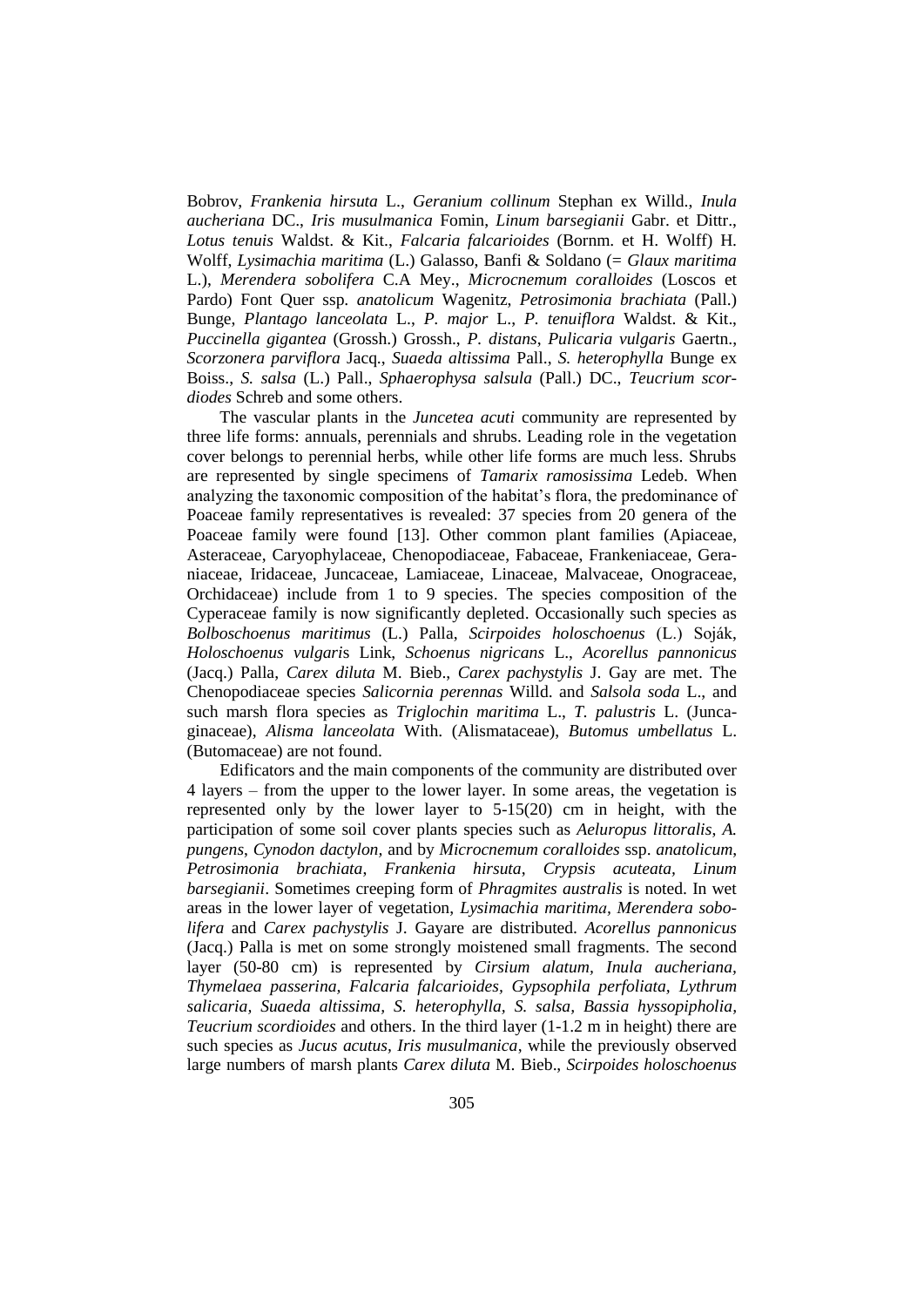(L.) Soják, *Schoenus nigricans* L., *Juncus maritimus* Lam. are very rare at present. The upper fourth layer (1.5-2 m height) is represented by *Puccinellia gigantea*, *Althaea officinalis, Elytrigia obtusiflora, Phragmites australis, Typha domingiensis*, *Tamarix ramosissima*.

Depending on the micro-relief, the depth of groundwater, humidification and salinity, the composition of the vegetation of the habitat varies. The grassy vegetation in salt marshes is dense, with coverage about 80%-100%. By the end of summer and in autumn, the cover is reduced compared to the spring vegetation, due to dehumidification of the habitat. On relatively lowered fragments with high humidity vegetation groups with *Juncus acutus*, *Althaea officinalis*, *Ononis arvensis* L., *Iris musulmanica*, *Lysimachia maritima*, *Cirsium alatum, Lotus tenuis, Lythrum salicaria* L., *Plantago maritima*, *P. tenuiflora, Trifolium fragiferum* L., *Geranium collinum* Steph. ex Willd., sometimes *Scirpoides holoschoenus*, *Schoenus nigricans* L., *Carex diluta* M. Bieb., *Orchys palustris*, *Samolus valerandii* L. and some other species are observed.

In the area of Ararat salt marshes 12 rare and endangered, as well as endemic and relict plant species, included in Red Book of Plants of RA [14] were currently recorded: *Cirsium alatum* (S. G. Gmel.) Bobrov, *Inula aucheriana* DC., *Merendera sobolifera* C. A. Mey., *Juncus acutus* L., *Puccinellia grossheimiana* V. I. Krecz., *Sphaerophysa salsula* (Pall.) DC., *Iris musulmanica* Fomin, *Falcaria falcarioides* (Bornm., H. Wolff) H. Wolff, *Microcnemum coralloides* (Loscos et Pardo) Font Quer ssp. *anatolicum* Wagenitz, *Linum barsegianii* Gabr. et Dittr., *Thesium compressum* Boiss., *Trigonella capitata* Boiss. Such species as *Cirsium alatum*, *Falcaria falcarioides*, *Linum barsegianii*, *Thesium compressum* are known in the flora of Armenia only from this habitat. It should be noted that *Microcnemum coralloides* ssp. *anatolicum*, which is a relic of the Early Miocene, is of particular interest in Ararat salt marshes. The species is included in Annex 6 of the Berne Convention. *Microcnemum* has a disjunctive range, except for Armenia, it is found in Spain, Iran, Anatolia, Syria, where it is also protected as an endangered species.

During the expeditions in June 2019 in the vicinity of Ararat town, another new fragment of salt marsh vegetation with an area of about 1.5 hectare was discovered, located around the mineral spring. The vegetation in this area is represented by all the main species that make up the *Juncetea acuti* community and is distinguished by a higher density. Rare and endangered species *Cirsium alatum, Inula aucheriana, Juncus acutus, Sphaerophysa salsula, Iris musulmanica, Falcaria falcarioides* were here registered. *Microcnemum coralloides* ssp. *anatolicum* was not found.

The conducted ecological-phytocoenotic studies confirm the scientific importance of the relic salt marshes in the vicinity of Ararat town because of its originality and rich floral composition. As a result of monitoring during the period 2016-2021, new data on phytocoenotic diversity and the current ecological situation of the habitat were obtained. At present, the extant habitat of Ararat salt marshes with *Juncetea acuti* community occupies more about two times smaller area than in the 1990s before. In the context of the aggravation of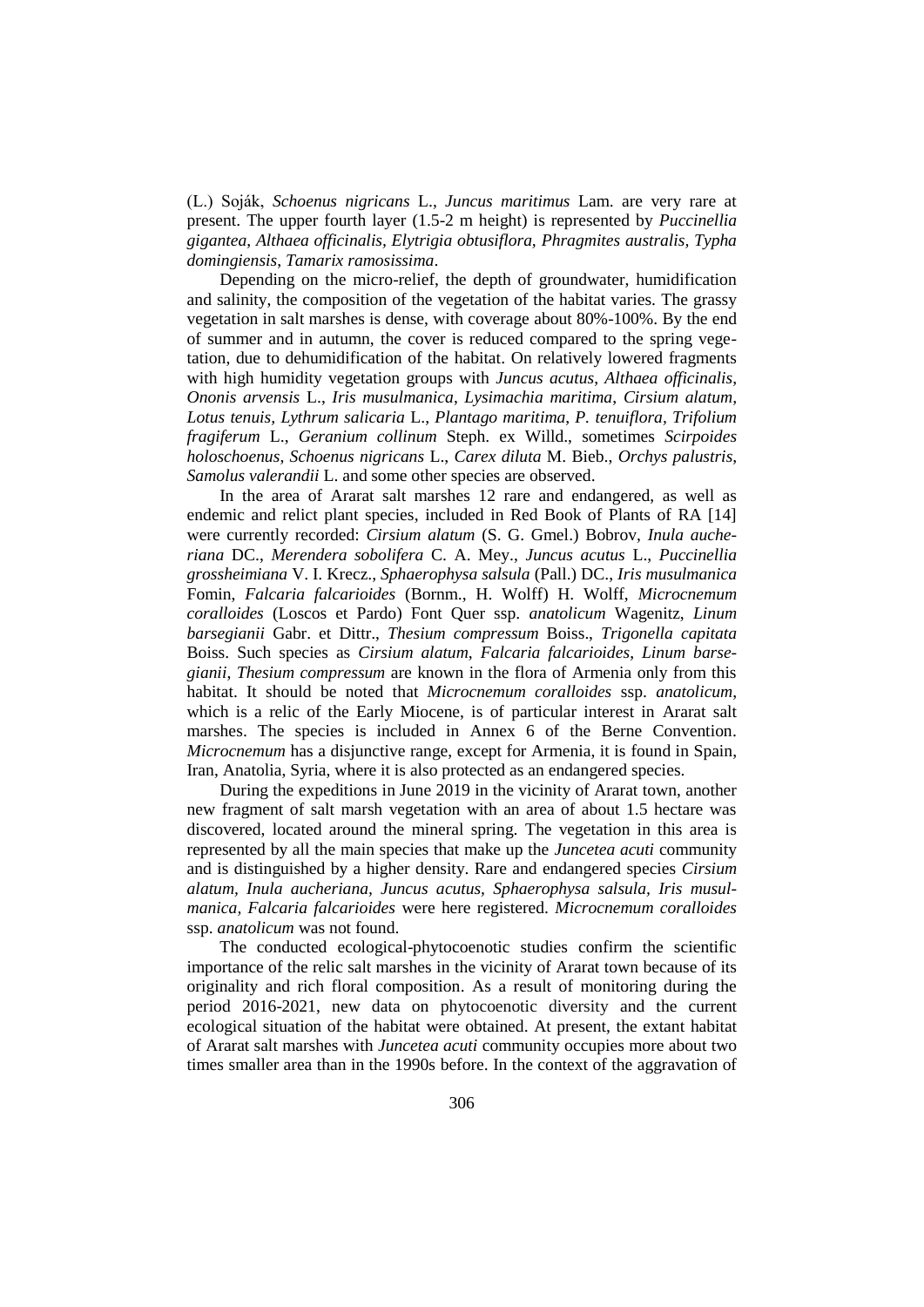environmental problems, which is the result of the disturbance and degradation of natural ecosystems, salt marshes near Ararat are a territory that requires special environmental attention. Measures aimed at protecting and maintaining the natural state of the territory, as well as preserving the biological diversity of Ararat salt marshes should be assessed from these positions.

Rare and endangered, as well as endemic and relic species of plants growing on Ararat salt marshes are among natural objects of special protection. As a result of the monitoring, it was found that the abundance, vitality and frequency of occurrence of such rare and endangered species as *Inula aucheriana, Cirsium alatum, Merendera sobolifera, Juncus acutus, Falcaria falcarioides, Microcnemum coralloides* ssp*. anatolicum, Linum barsegianii* in the investigated territory is satisfactory. Due to intensive grazing, ignition of vegetation, drainage of marshes, there is a reduction in the number of populations of some rare and endangered species of Armenian flora such as *Thesium compressum*, *Iris musulmanica, Frankenia pulverulenta, Dianthus cyri, Orchis palustris, Puccinellia grossheimiana*, *Saussurea salsa*. Aridization, drainage, lowering of the groundwater level negatively affects the wetland flora and vegetation of this ecosystem, leading to a reduction in phytocoenosis the species of the families *Cyperaceae, Juncaceae, Juncaginaceae*, some Chenopodiaceae halophyte species *Salicornia perennas* Willd. and *Salsola soda* L., such marsh flora species as *Triglochin maritima* L., *T. palustris* L. (Juncaginaceae), *Alisma lanceolata* With. (Alismataceae), *Butomus umbellatus* L. (Butomaceae) and some others.

**Conclusion.** The research results revealed a tendency to decrease the naturalness of plant diversity on the territory of the Ararat salt marshes. The observed progressing desertification processes, drainage, lowering of the groundwater level and other anthropogenic factors impact, lead to a disturbance of the ecological balance of habitat and have a negative influence on the marsh flora and vegetation. This conducts to the dominance of more drought tolerant plant species in the composition of *Jucetea acuti* community, and the appearance of new species previously uncommon for this habitat.

At present, the issues of the conservation of endangered plant communities and habitats have become very urgent in the world. Relic salt marshes of the Ararat valley are a vanishing habitat. Despite the changes taking place, due to the uniqueness and rich floristic composition, preserved salt marshes habitat is of considerable scientific and aesthetic interest. In the context of the aggravation of environmental problems, which is the result of the disturbance and degradation of natural ecosystems, salt marshes near Ararat town are a territory that requires special environmental attention. Measures aimed at protecting and maintaining the natural state of the territory, as well as preserving the plant diversity of Ararat salt marshes should be assessed from this position.

In order to Ararat salt marshes with *Juncetea acuti* community and numerous endangered species of Armenian flora preservation, the following recommendations should be taken into account: reviewing the issue of raising the conservation status of relic salt marshes near Ararat town and improving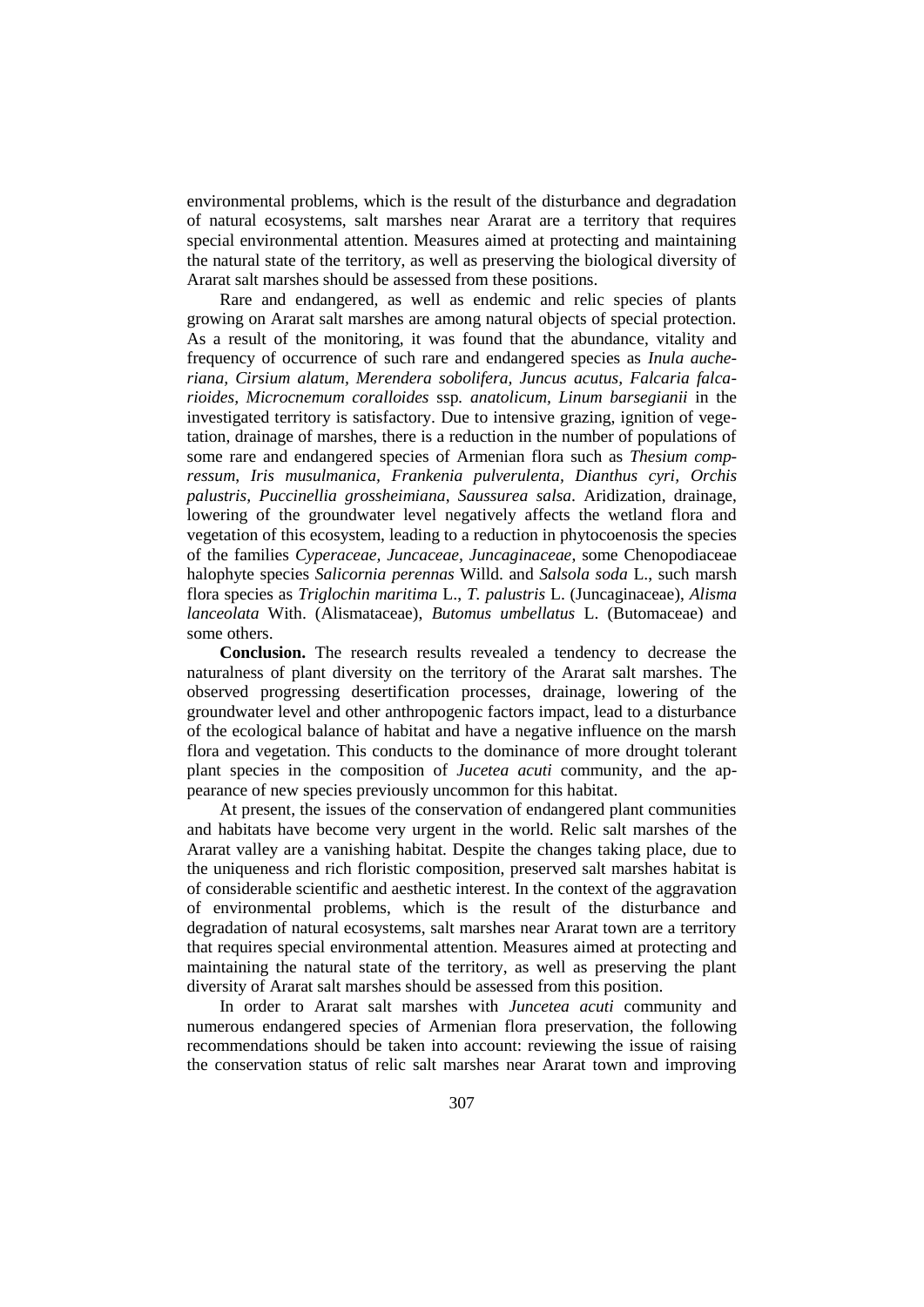protection regime; conducting periodic monitoring and inventory of the state of vegetation and endangered species; ensuring the necessary control over the environmental changes in the habitat; search for new fragments of this community preserved in the Ararat valley; providing ecological education and the local population involvement in the "Ararat salt marshes" Natural Monument protection activities; listing it in the number of objects for the ecotourism organization. The results of present study can be used in organizing measures for the salt marshes of the Ararat valley conservation.

Institute of Botany after A. Takhtajan of NAS RA e-mails: [akopian\\_janna@inbox.ru,](mailto:akopian_janna@inbox.ru) [anyaghukasyan@gmail.com,](mailto:anyaghukasyan@gmail.com) jannagevorg@mail.ru

## **J. A. Akopian, A. G. Ghukasyan,** Zh**. H. Hovakimyan**

# **Ecological-Phytocenotic Assessment and the Issues of Conservation of the Ararat Valley Relic Salt Marshes**

The Ararat valley relict salt marshes with *Juncetea acuti* community represent a considerable scientific interest due to their originality and rich floristic composition. Salt marshes of Ararat are considered to be one of the refuges of the ancient Mediterranean hygro-halophytic flora and are included in the list of natural monuments of Armenia. Data on natural conditions, flora composition, ecological and phytocоеnotic characteristics of the habitat are given in the article. The states of rare and endangered plants species are estimated. The need of the habitat conservation regime regulation is discussed.

# Ժ**.** Ա. Հակոբյան, Ա. Գ. Ղուկասյան, Ժ. Հ. Հովակիմյան

# Արարատյան հարթավայրի ռելիկտային աղակալած ճահիճների պահպանման խնդիրները և էկոլոգաֆիտոցենոտիկ գնահատականը

Արարատյան հարթավայրի ռելիկտային աղակալած ճահճուտները նշանակալի գիտական հետաքրքրություն են ներկայացնում իրենց յուրօրինակությամբ և հարուստ ֆլորիստիկ կազմով: Դրանք դիտվում են որպես հինմիջերկրածովային հիգրոհալոֆիտ ֆլորայի ապաստաններից մեկը և ընդգրկված են Հայաստանի բնության հուշարձանների ցանկում: եղեկություններ են բերվում բնական պայմանների, ֆլորայի կազմի, բնակմիջավայրի էկոլոգիական և ցենոտիկ բնութագրերի վերաբերյալ: Տրվում է տարածքում աճող հազվագյուտ և վտանգված բուսատեսակների ներկա վիճակի գնահատականը: Քննարկվում է տվյալ տարածքի պահպանման ռեժիմի կարգավորման անհրաժեշտությունը:

## **Ж. A. Акопян, А. Г. Гукасян, Ж. O. Овакимян**

### **Эколого-фитоценотическая оценка и** задачи **сохранения реликтовых засоленных болот Араратской равнины**

Реликтовые ситниково-касатиковые засоленные болота Араратской равнины по своей оригинальности и богатому флористическому составу представляют значительный научный интерес. Они рассматриваются как один из рефугиумов древ-